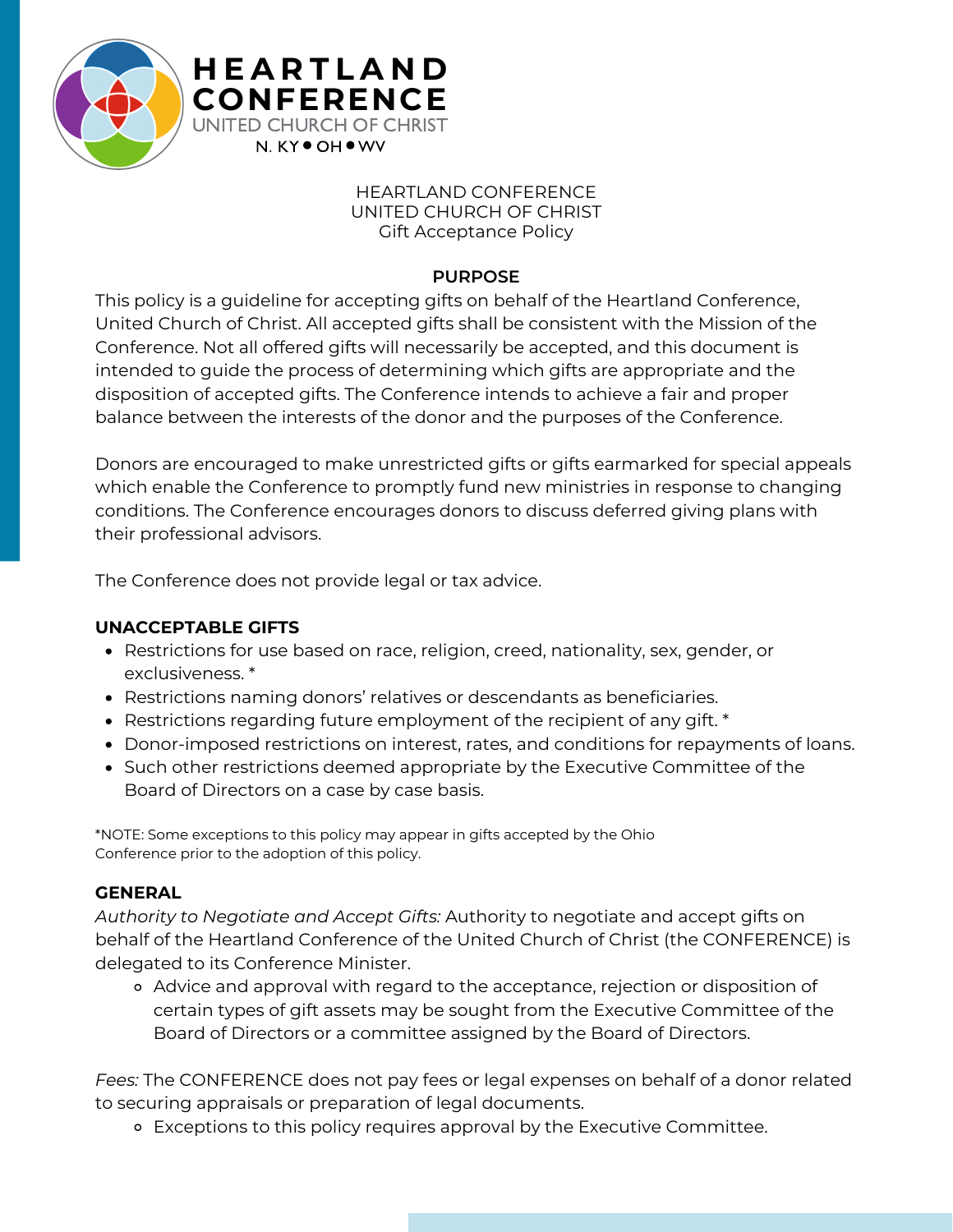

## **GIFT TYPES**

*Cash and Cash Equivalents:* the CONFERENCE may accept gifts of cash and cash equivalents. The CONFERENCE shall not accept gifts of cash (currency) in excess of \$10,000.

*Securities:* the CONFERENCE may accept gifts of securities. Publicly held securities shall be sold through brokers engaged by the CONFERENCE by the next business day following receipt, or as soon as possible in order to establish the value of the gift at the time of its donation. The CONFERENCE and its agents shall make no representations to donors or others concerning the disposition of gifts of securities.

*Real Property:* the CONFERENCE may accept gifts of real property. The CONFERENCE and its agents shall make no representations to donors or others concerning the disposition of gifts of real property.

*Life Insurance:* the CONFERENCE may accept gifts of life insurance. The CONFERENCE and its agents shall make no representations to donors or others concerning the disposition of gifts of life insurance.

- The CONFERENCE and its agents shall not endorse insurance products, companies or agents for use in funding gifts to the CONFERENCE.
- The CONFERENCE and its agents shall not provide lists of CONFERENCE donors to anyone for the purpose of marketing life insurance for the benefit of donors and/or the CONFERENCE.

*Tangible Personal Property:* the CONFERENCE may accept gifts of tangible personal property. Gifts of tangible personal property include, but are not limited to: jewelry; works of art; collections; motor vehicles; furniture; and such other gifts. The CONFERENCE and its agents shall make no representations to donors or others concerning the disposition of gifts of tangible personal property.

*Other Property*: the CONFERENCE may accept gifts of other property. Gifts of other property include, but are not limited to: copyrights; royalties; mortgages; notes; and such. The CONFERENCE and its agents shall make no representations to donors or others concerning the disposition of gifts of tangible personal property.

### **RECOGNITION**

The CONFERENCE assures the anonymity of any donor who requests it, unless otherwise forbidden by federal or state law.

### **PLANNED GIVING PROGRAM**

The CONFERENCE shall offer the opportunity for donors to make deferred, testamentary, retained life interest, and other types of planned gifts.

- The CONFERENCE and its agents shall seek written terms of planned gift expectancies.
- The CONFERENCE shall collaborate with United Church Funds, the United Church of Christ Office of Philanthropy and Stewardship, and/or other entities whenever appropriate with regards to various types of retained life interest gifts. These include by example, charitable gift annuities, deferred charitable gift annuities, charitable remainder annuity trusts and charitable remainder unitrusts.